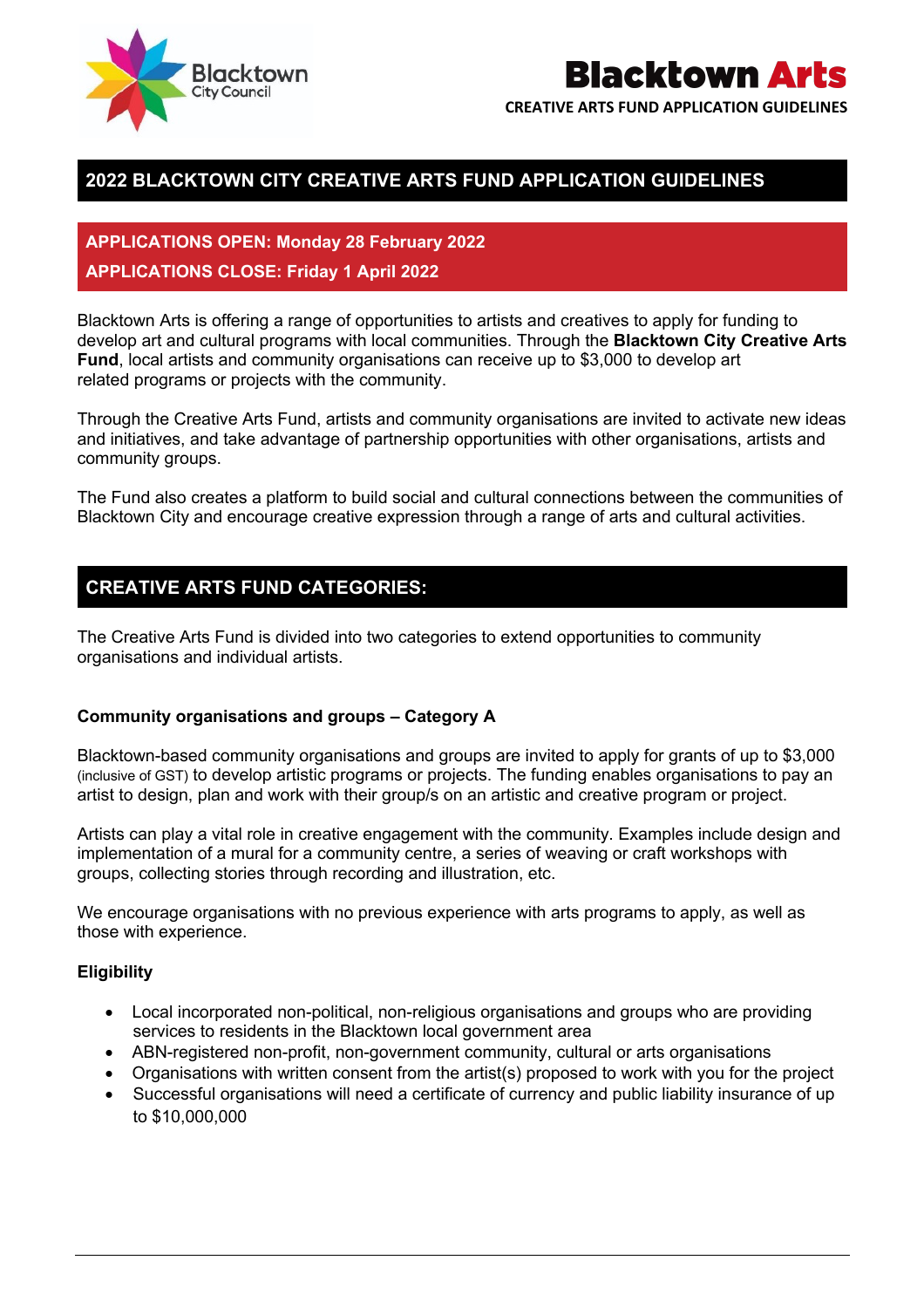

# **Blacktown Arts**

#### **CREATIVE ARTS FUND APPLICATION GUIDELINES**

#### **Individual artist or artist groups – Category B:**

Individual artists or artist groups are invited to apply for up to \$2,000 (inclusive of GST) to assist in their professional development or to work on an arts project with local community organisations or groups.

#### **Who can apply?**

We welcome applications from local individual artists or those working in groups

- Artists at any stage of their career
- Artists working in any art form
- Artists must be 18 years and over and live in the Blacktown local government area
- Artists who have not previously received funding through the program

Funding is not available to employees of Blacktown City Council, their direct family members, Ward Councillors or members of the Blacktown City Council Arts Advisory Committee.

#### **BENEFITS AND CONDITIONS OF THE GRANT**

Developing an artistic project is just the start of what you can achieve with the Creative Arts Fund. You are able to:

- Pay artists fees, purchase materials, book venue hire, and generate publicity and marketing for the project's launch
- Obtain public liability insurance for projects involving the public or public presentation
- Be featured in Blacktown Arts' publicity activities
- Receive advise and mentorship opportunities through Blacktown Arts
- Connect with peers and other creative community organisations

As part of the conditions of the grant, you are required to:

- Pay artists as per NAVA's standard schedule of fees (https://visualarts.net.au) and or Media Entertainment and Arts Alliance's standard rates for performers and writers (https://www.meaa.org)
- Complete the project within the proposed timeframe
- Tell Council how the funding and the project helped make a difference through a report to be submitted one month after completion or by 31 June 2023 (those who do not provide the report will be required to repay the grant)
- Show your appreciation and support by acknowledging Blacktown Arts and Blacktown City Council on all marketing material associated with the project (including websites, media releases, social media, interviews and other promotional material)

## **HOW RECIPIENTS WILL BE SELECTED**

Applications will be carefully assessed by a panel of Blacktown Arts staff and a member of Blacktown City Council's Arts Advisory Committee.

Applications will be assessed on the criteria below :